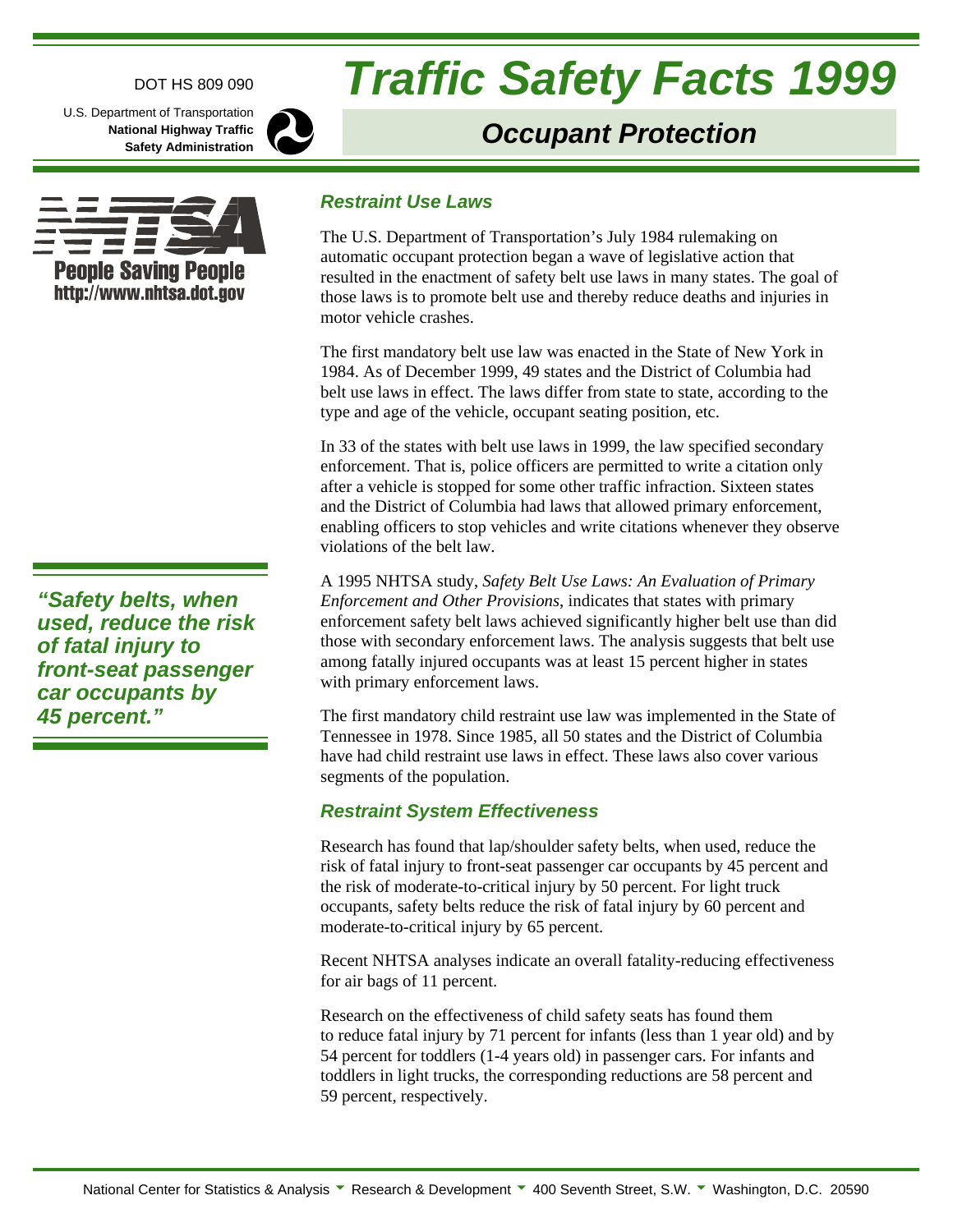| Restraint Type   1975-91 |        | 1992  | 1993  | 1994  | 1995  | 1996 | 1997 | 1998  | 1999                              |
|--------------------------|--------|-------|-------|-------|-------|------|------|-------|-----------------------------------|
| <b>Seat Belts</b>        | 45.101 | 7.390 | 8.347 | 9.206 | 9,790 |      |      |       | 10,414   10,750   11,018   11,197 |
| Air Bags                 | 120    | 100   | 169   | 276   | 470   | 686  | 842  | 1.043 | 1.263                             |
| <b>Child Restraints</b>  | 2.076  | 268   | 286   | 308   | 279   | 365  | 312  | 299   | 307                               |

#### **Table 1. Estimated Number of Lives Saved by Restraint Systems, 1975-1999**

### **Benefits of Safety Belt Use**

*Starting in 1994, NHTSA revised its method for calculating lives saved by safety belts. The note at the bottom of the following page explains the new method. The estimates in Table 1 and Figure 1 reflect this revision.*

In 1999, 32,061 occupants of passenger vehicles (cars, light trucks, vans, and utility vehicles) were killed in motor vehicle traffic crashes, 77 percent of the 41,611 traffic fatalities reported for the year.

Among passenger vehicle occupants over 4 years old, safety belts saved an estimated 11,197 lives in 1999.

At the high use rates achieved in other countries (85 percent), safety belts could have saved the lives of 16,506 passenger vehicle occupants over age 4 (that is, an additional 5,309) for the nation as a whole in 1999. If *ALL* passenger vehicle occupants over age 4 wore safety belts, 20,750 lives (that is, an additional 9,553) could have been saved in 1999.

The 1996 NHTSA study, *Crash Outcome Data Evaluation System (CODES)*, linked traffic and medical records in seven states to assess total costs of injury from motor vehicle crashes. The study found that the average inpatient costs for crash victims who were not using safety belts were 55 percent higher than for those who were belted.

#### **Figure 1. Cumulative Estimated Number of Lives Saved by Safety Belt Use, 1975-1999**



**"From 1975 through 1999, an estimated 123,213 lives were saved by safety belts."**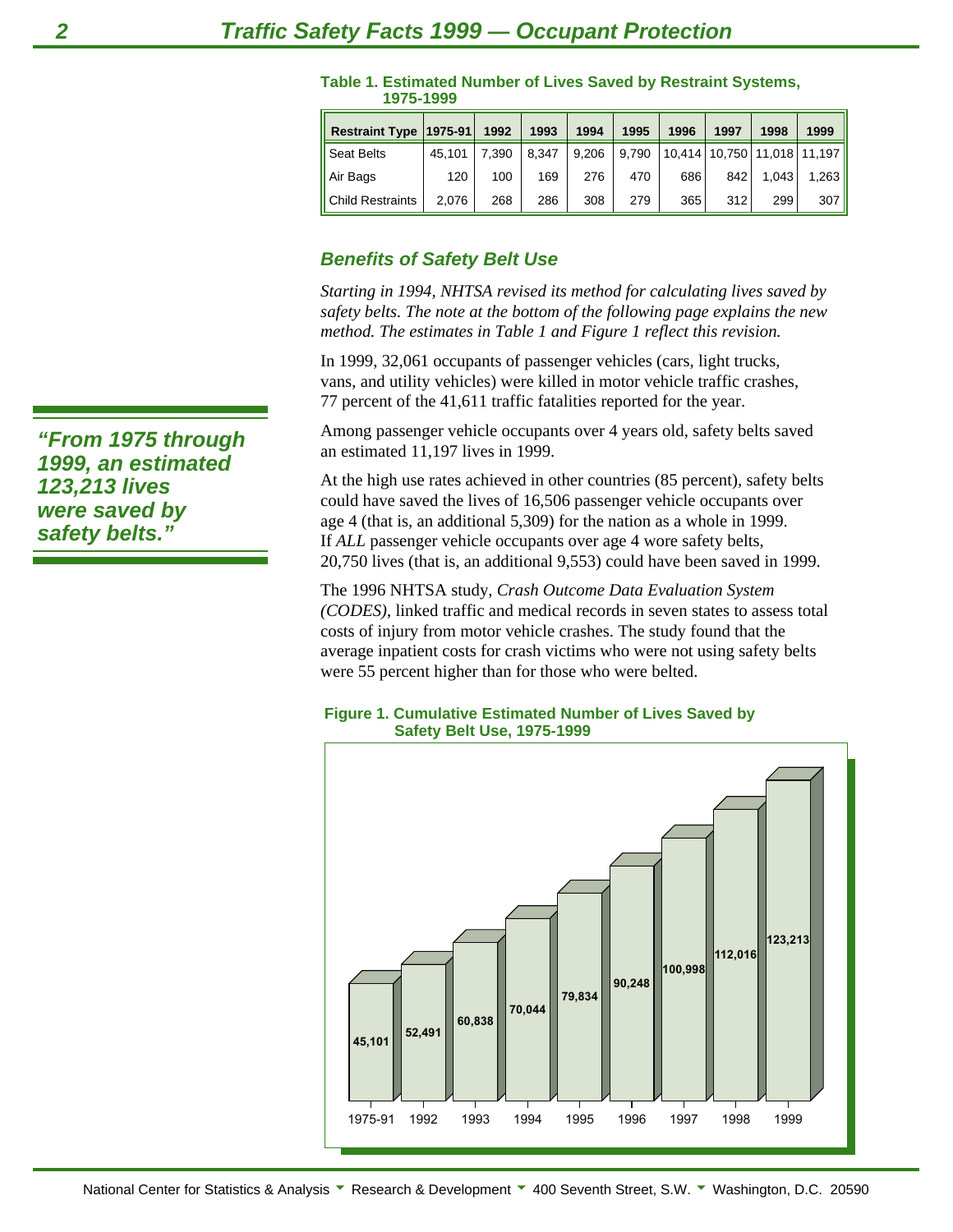Ejection from the vehicle is one of the most injurious events that can happen to a person in a crash. In fatal crashes, 75 percent of passenger car occupants who were totally ejected from the vehicle were killed. Safety belts are effective in preventing total ejections: only 1 percent of the occupants reported to have been using restraints were totally ejected, compared with 22 percent of the unrestrained occupants.

# **Air Bags**

*In 1995, NHTSA revised its method for calculating lives saved by air bags. The estimates in Table 1 reflect this revision.*

Air bags, combined with lap/shoulder safety belts, offer the most effective safety protection available today for passenger vehicle occupants.

It is estimated that, as of 1999, more than 91 million air-bag-equipped passenger vehicles were on the road, including 65 million with dual air bags.

In 1999, an estimated 1,263 lives were saved by air bags. From 1987 to 1999, a total of 4,969 lives were saved.

Beginning September 1997 (model year 1998), all new passenger cars were required to have driver and passenger air bags, along with manual lap/shoulder safety belts. The same requirement applies to light trucks beginning in September 1998.

Air bags are *supplemental* protection and are not designed to deploy in all crashes. Most are designed to inflate in a moderate-to-severe *frontal* crash.

Some crashes at lower speeds may result in injuries, but generally not the serious injuries that air bags are designed to prevent. For this and other reasons, **lap/shoulder belts should always be used, even in a vehicle with an air bag.**

*Children in rear-facing child seats should not be placed in the front seat of vehicles equipped with passenger-side air bags. The impact of a deploying air bag striking a rear-facing child seat could result in injury to the child.*

# **Benefits of Child Restraint Use**

In 1999, there were 550 passenger vehicle occupant fatalities among children under 5 years of age. Of these 550 fatalities, an estimated 291 (or 53 percent) were totally unrestrained.

Among children under 5 years old, an estimated 307 lives were saved in 1999 by child restraint use. Of these 307 lives saved, 277 were associated with the use of child safety seats and 30 with the use of adult belts.

In 1994, NHTSA revised its method of estimating lives saved by safety belts. The previous method incorporated survey data from states with and without belt use laws. The current method relies on policereported restraint use information for each individual occupant fatality. In addition, the estimate now includes lives saved in passenger vehicles at *ALL* seating positions, where previously it had been front outboard positions only. Both methods address only occupants age 5 years and older; younger occupants should be restrained by child safety seats or booster seats, as appropriate.

**"Between 1987 and 1999, 4,969 lives were saved by air bags."**